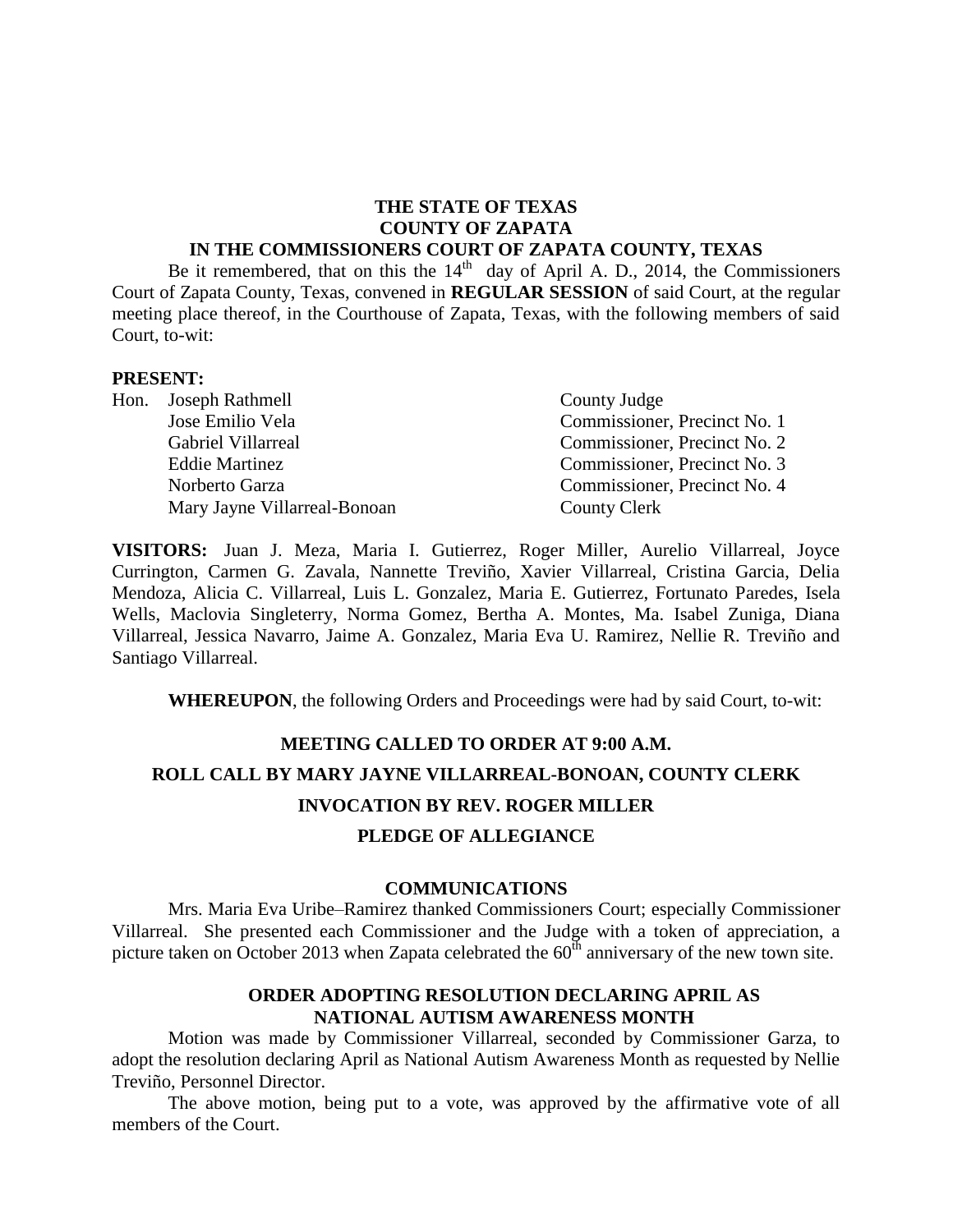## **ORDER APPROVING RESOLUTION DECLARING MAY 4, 2014 ZAPATA LIONS CLUB DAY**

Motion was made by Commissioner Villarreal, seconded by Commissioner Vela, to approve a Resolution declaring May 4, 2014 Zapata Lions Club Day. This marks the Zapata Lions Club 60<sup>th</sup> Anniversary. The Club was started May 4, 1954 at the Blue Bonnet Café as requested by Aurelio Villarreal, Lions' Club President.

The above motion, being put to a vote, was approved by the affirmative vote of all members of the Court.

## **ORDER APPROVING INVOICES**

Motion was made by Commissioner Martinez, seconded by Commissioner Garza, to approve invoices as presented by Triunfo Gonzalez, County Auditor.

The above motion, being put to a vote, was approved by the affirmative vote of all members of the Court.

## **ORDER APPROVING TREASURER'S REPORT**

Motion was made by Commissioner Villarreal, seconded by Commissioner Garza, to approve Treasurer's report as presented by Hon. Romeo Salinas, County Treasurer.

The above motion, being put to a vote, was approved by the affirmative vote of all members of the Court.

## **ORDER APPROVING CHECKS ISSUED**

Motion was made by Commissioner Martinez, seconded by Commissioner Garza, to approve checks issued as requested by Hon. Romeo Salinas, County Treasurer.

The above motion, being put to a vote, was approved by the affirmative vote of all members of the Court.

## **REPORT BY LUIS L. GONZALEZ, COUNTY TAX ASSESSOR / COLLECTOR**

Mr. Gonzalez reported \$15,586.05 collected from Hotel Motel Tax, \$70,710.31 have been collected in total for this fiscal year and \$211,610.49 in tax collections for a total of 87%.

## **NO ONE PRESENT FOR THE FOLLOWING ITEMS**

11. Report of Communities in Schools-Advocate of Education Response as requested by Norma I. Gonzalez, Site Coordinator.

12. Presentation of Intergovernmental Agreement between the U.S. Department of Justice and the Zapata County Jail as requested by Chief Raymundo Del Bosque, Sheriff's Department.

## **PRESENTATION BY CRISTINA GARCIA OF GARDENIAS NURSERY & MORE**

Cristina Garcia of Gardenia's Nursery & More presented Commissioners Court with a Spring planting schedule and offered her business to the County.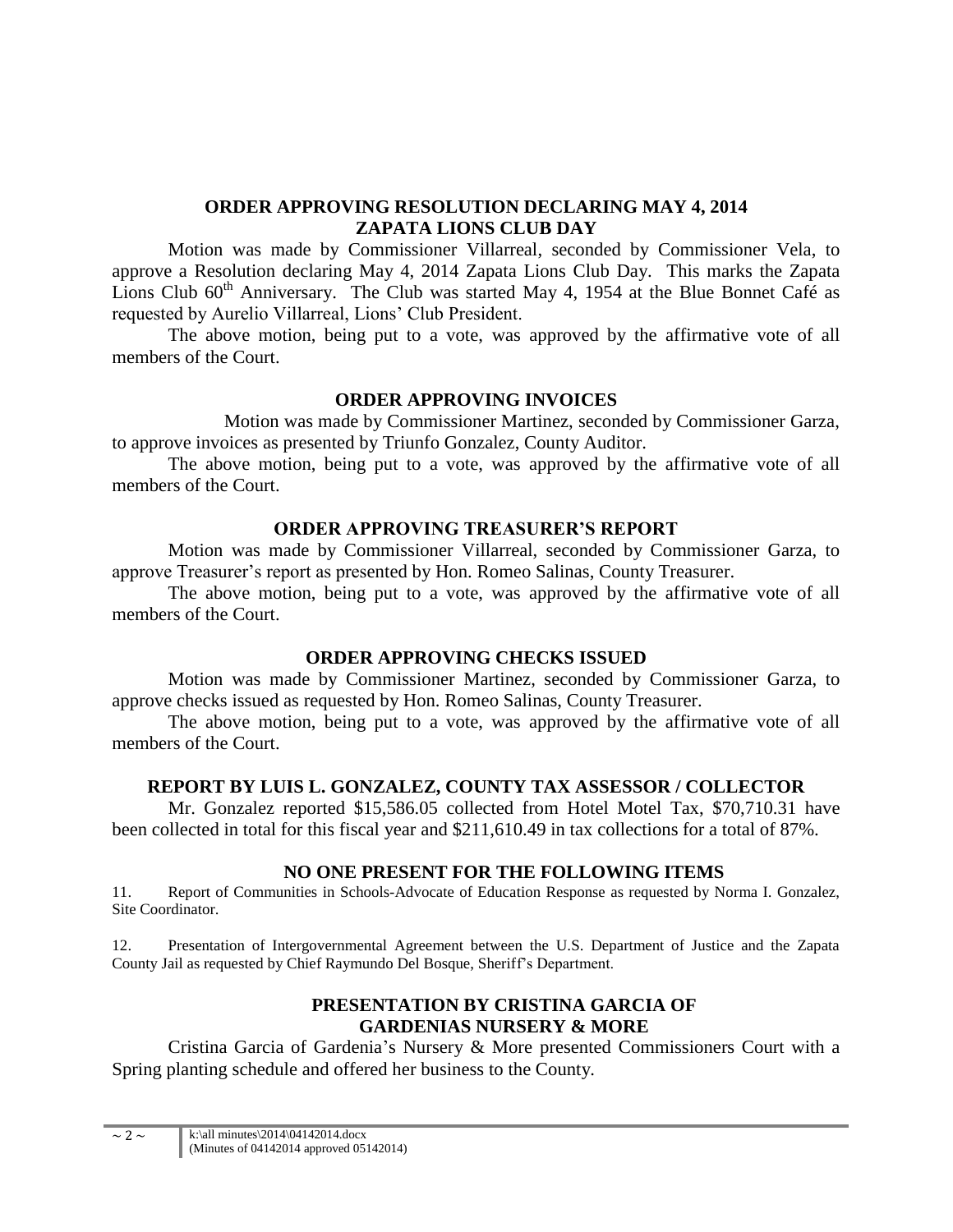## **AWARD OF RETIREMENT PLAQUE TO CANDELARIO HERRERA FROM WATER PLANT FOR 20 YEARS OF SERVICE TO ZAPATA COUNTY**

A retirement plaque was awarded to Candelario Herrera from the Water Plant for his 20 plus years of service to Zapata County as requested by Nellie R. Treviño, Personnel Director.

## **ORDER APPROVING TO CONTINUE LETTER OF CREDITTO ESTABLISH STAND BY TRUST FUND FOR FINANCIAL ASSURANCE FOR CLOSURE AND POST CLOSURE OF SAN YGNACIO LANDFILL NO. 783 AND CLOSURE OF LANDFILL NO. 1528 AS REQUESTED BY TCEQ**

Motion was made by Commissioner Vela, seconded by Commissioner Garza, to approve to continue letter of credit to establish stand by trust fund for the financial assurance for the closure and post closure of San Ygnacio Landfill No. 783 in the amount of \$522,215.00 (Five Hundred Twenty-Two thousand Two hundred Fifteen Dollars) and closed landfill No. 1528 in the amount of \$262,929.00 (Two hundred Sixty Two thousand Nine Hundred Twenty-Nine Dollars) as required by TCEQ, Deborah Wisneski, Financial Analyst as requested by Triunfo Gonzalez, County Auditor.

The above motion, being put to a vote, was approved by the affirmative vote of all members of the Court.

## **ORDER APPROVING TO HIRE EVATISTO BOTELLO IN SLOT #4 PARKS, BUILDINGS AND CONSTRUCTION DEPARTMENT**

Motion was made by Commissioner Garza, seconded by Commissioner Martinez, to approve to hire Evaristo Botello in Slot #4, Parks, Buildings, and Construction Department for 28 hours per week with a salary of \$8.00 per hour as requested by Hon. Gabriel Villarreal, Commissioner Pct. 2.

The above motion, being put to a vote, was approved by the affirmative vote of all members of the Court.

#### **NO ACTION WAS TAKEN ON THE FOLLOWING ITEM**

**16. To approve the use of the Oswaldo H. and Juanita G. Ramirez Exhibit Hall for the Metro Fishing Tournament of October 3-5, 2014 and to approve the use of the Zapata County Advanced Education Center on October 3rd and 5th, 2014 as requested by Karran Westerman and James Bendele, Zapata County Visitors and Convention Bureau.**

## **ORDER ACCEPTING RESIGNATION OF MARTIN ZAMORA, JR. FROM ZAPATA COUNTY FIRE DEPARTMENT AND TO ALLOW FIRE CHIEF TO REPLACE VACANT POSITION**

Motion was made by Commissioner Vela, seconded by Commissioner Garza, to accept the resignation of Martin Zamora, Jr., from the Zapata County Fire Department and to allow the Fire Chief to replace the vacant position as requested by Juan J. Meza, Fire Chief.

The above motion, being put to a vote, was approved by the affirmative vote of all members of the Court.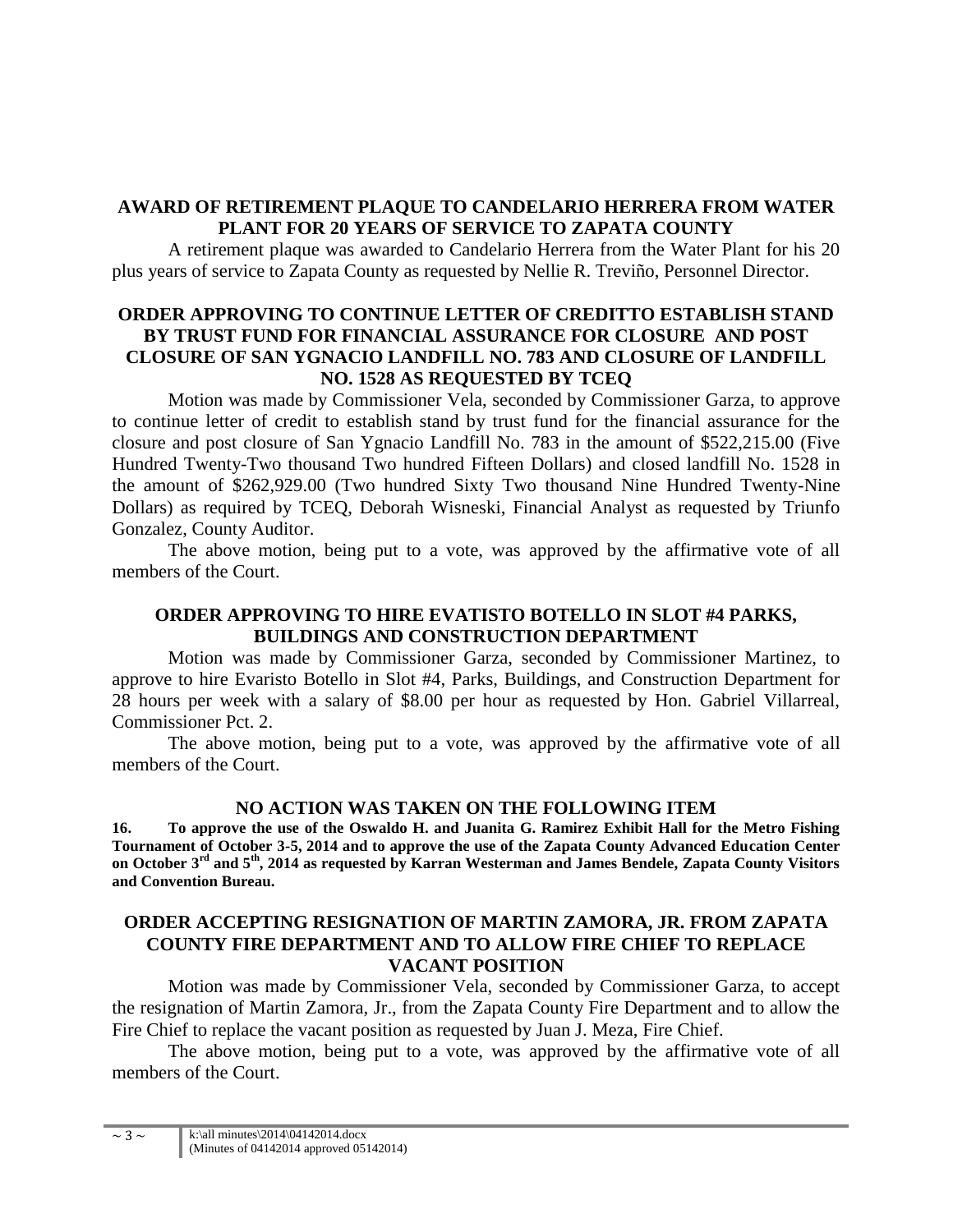## **ORDER APPROVING PURCHASE OF SECURITY SYSTEM FOR JUSTICE OF THE PEACE OFFICE IN PRECINCT #2 IN SAN YGNACIO, TEXAS**

Motion was made by Commissioner Garza, seconded by Commissioner Vela, to approve the purchase of a security system/surveillance camera for the Justice of the Peace Office Pct. 2 in San Ygnacio, Texas. Funds to come from Courthouse Security Fund, not to exceed \$2,500, as requested by Hon. Juana Maria Gutierrez, Justice of the Peace, Pct. 2.

The above motion, being put to a vote, was approved by the affirmative vote of all members of the Court.

## **ORDER APPROVING USE OF ZAPATA COUNTY PAVILION FOR DANCE MARATHON**

Motion was made by Commissioner Garza, seconded by Commissioner Vela, to approve use of the Zapata County Pavilion, subject to availability, at no fee, on Friday, April  $25<sup>th</sup>$  for a dance marathon with proceeds going to the Zapata County Relay for Life as requested by Isela Wells, Zapata Girl Scouts Troop Leader.

The above motion, being put to a vote, was approved by the affirmative vote of all members of the Court.

# **ORDER APPROVING CLOSURE OF 23RD STREET BETWEEN GLENN STREET AND FRESNO STREET ON MAY 2ND FOR RELAY FOR LIFE EVENT**

Motion was made by Commissioner Martinez, seconded by Commissioner Villarreal, to approve the closure of 23<sup>rd</sup> Street between Glenn Street and Fresno Street (in front of Pavilion) on May  $2<sup>nd</sup>$  for the Relay for Life event as requested by Lilonee Garza, Relay for Life, Chair person.

The above motion, being put to a vote, was approved by the affirmative vote of all members of the Court.

## **ORDER AWARDING COMPETITIVE SEALED PROPOSAL NO. 2014-001 TO SERVPRO FOR RENOVATIONS TO COUNTY COURTHOUSE INCLUDING RE-ROOFING COURTHOUSE**

Motion was made by Commissioner Villarreal, seconded by Commissioner Martinez, to award Competitive Sealed Proposal No. 2014-001 to ServPro for renovations to the County Courthouse including re-roofing the courthouse, maintaining the positive air pressure to the building and dealing with issues with the sprinkler/plumbing systems within the building and any matters incident thereto; subject to negation with proposer, as requested by Fortunato Paredes, Attorney at Law, J. Cruz & Associates, LLC.

The above motion, being put to a vote, was approved by the affirmative vote of all members of the Court.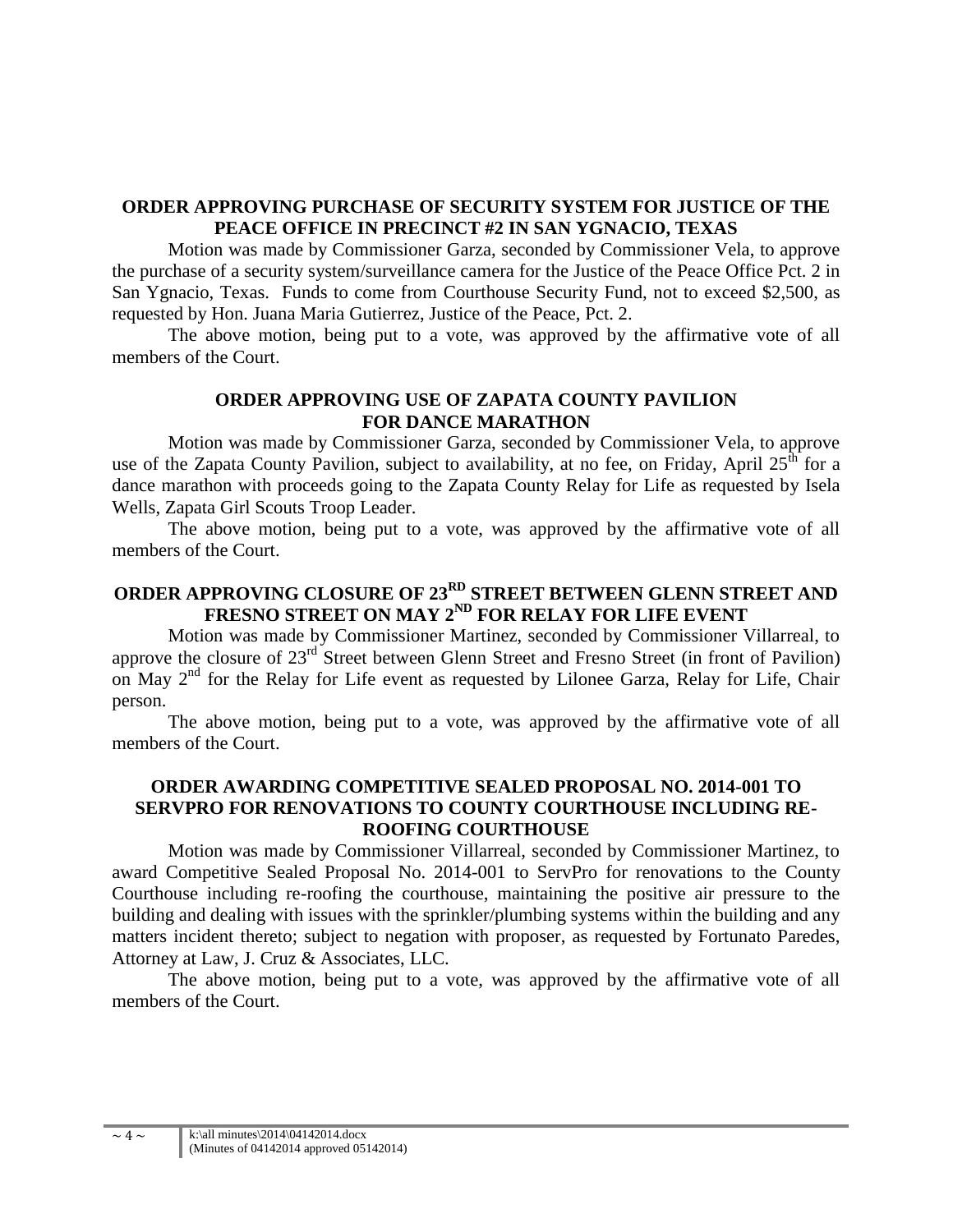## **ORDER TO APPROVE AGREEMENT WITH FG&R, LLC FOR RECOVERY OF PAST DUE AMBULANCE BALANCES**

Motion was made by Commissioner Villarreal, seconded by Commissioner Martinez, to approve agreement with FG  $\&$  R, LLC for the recovery of past due ambulance balances as requested by Paul Dominguez, FG & R, LLC.

The above motion, being put to a vote, was approved by the affirmative vote of all members of the Court.

## **ORDER APPROVING PURCHASE OF DOZER FOR ZAPATA COUNTY MAINTENANCE DEPARTMENT**

Motion was made by Commissioner Martinez, seconded by Commissioner Garza, to approve purchase of dozer for the Zapata County Maintenance Department from Anderson Machine for purchase price of \$254,788.53 with trade-in in the amount of \$30,000.00, subject to financing terms with first payment after October 1, 2014, as requested by Nellie Treviño, Personnel Director.

The above motion, being put to a vote, was approved by the affirmative vote of all members of the Court.

#### **ORDER APPROVING THE FOLLOING LINE-ITEM TRANSFERS**

Motion was made by Commissioner Garza, seconded by Commissioner Martinez, to approve the following line-item transfers

|           | <b>DEPARTMENT</b>                | LINE-ITEM   | <b>FUND</b>            | <b>AMOUNT</b> |
|-----------|----------------------------------|-------------|------------------------|---------------|
| FROM      | <b>ZC</b> Maintenance Tax Series | 102-410-465 | Roof Repair            | \$6,694.60    |
| <b>TO</b> | Non-Department                   | 10-409-730  | <b>Consulting Fees</b> | \$6,694.00    |

as requested by Triunfo Gonzalez, County Auditor.

The above motion, being put to a vote, was approved by the affirmative vote of all members of the Court.

Motion was made by Commissioner Garza, seconded by Commissioner Martinez, to approve the following line-item transfer:

|             | DEPARTMENT | <b>_INE-ITEM</b> | <b>FUND</b>           | <b>AMOUNT</b> |
|-------------|------------|------------------|-----------------------|---------------|
| <b>FROM</b> | Precinct 2 | 10-002-398       | <b>Bird Sanctuary</b> | \$3,000.00    |
| TC          | Precinct 2 | 10-002-392       | Parks Pct.            | \$3,000.00    |

as requested by Hon. Gabriel Villarreal, Commissioner Pct. 2.

The above motion, being put to a vote, was approved by the affirmative vote of all members of the Court.

Motion was made by Commissioner Garza, seconded by Commissioner Martinez, to approve the following line-item transfer:

|             | <b>DEPARTMENT</b>   | LINE-ITEM  | <b>FUND</b>            | <b>AMOUNT</b> |
|-------------|---------------------|------------|------------------------|---------------|
| <b>FROM</b> | <b>County Clerk</b> | 10-403-310 | <b>Office Supplies</b> | \$350.00      |
| TO          | <b>County Clerk</b> | 10-403-427 | Travel                 | \$350.00      |